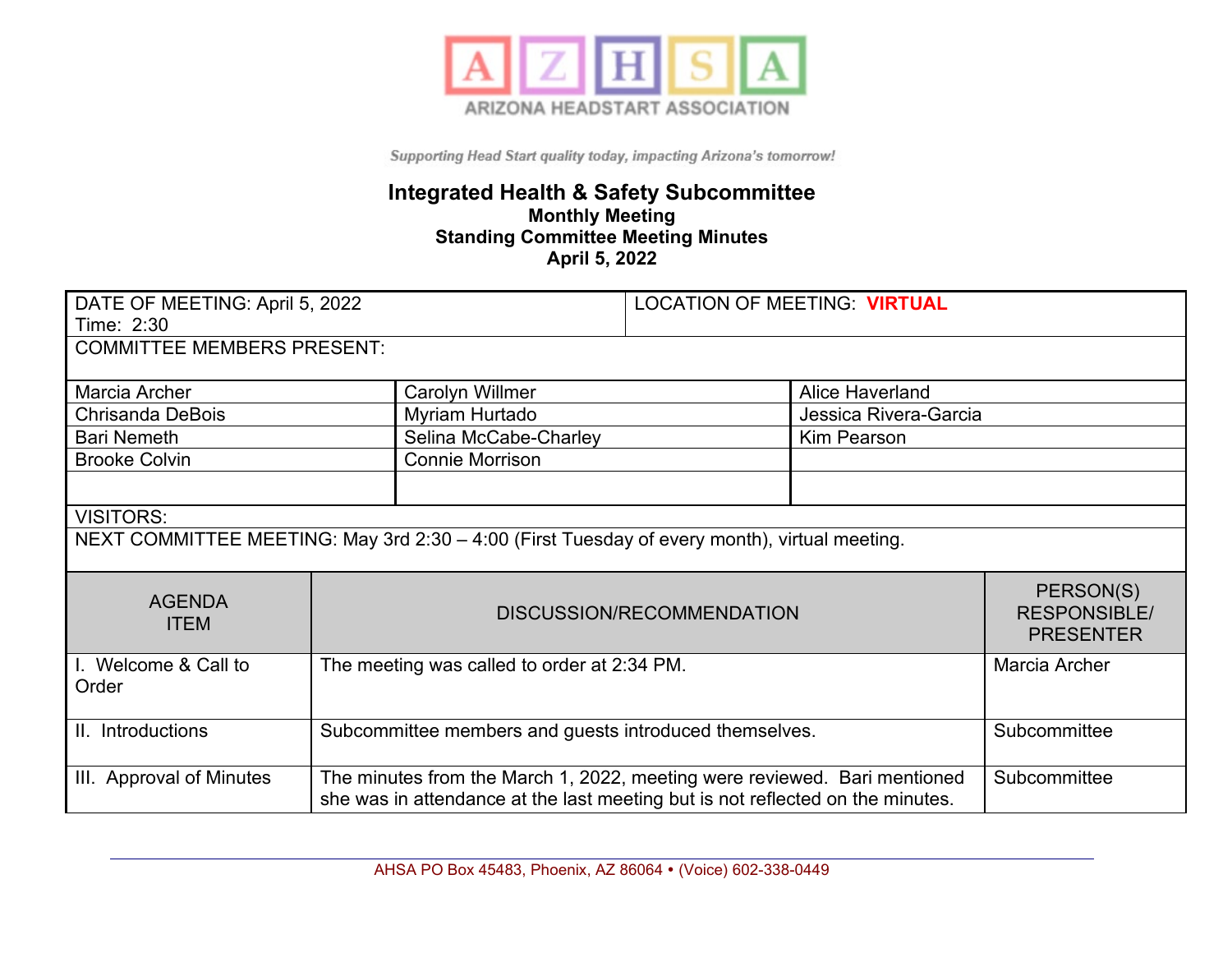

|                                    | Motion to approve the minutes with the correction of Bari added to attendance<br>was made by Chrisanda and seconded by Carolyn.                                                                                                                                                                                                                                                                                                                                                                                                                                                                                                                                                                                                                                                                                                                                                                                                                                                                                                                          |               |
|------------------------------------|----------------------------------------------------------------------------------------------------------------------------------------------------------------------------------------------------------------------------------------------------------------------------------------------------------------------------------------------------------------------------------------------------------------------------------------------------------------------------------------------------------------------------------------------------------------------------------------------------------------------------------------------------------------------------------------------------------------------------------------------------------------------------------------------------------------------------------------------------------------------------------------------------------------------------------------------------------------------------------------------------------------------------------------------------------|---------------|
| IV. Election of Chair              | Bari offered to assist with any projects over the next few months.<br>There were no volunteers for the Vice Chair or Chair positions.                                                                                                                                                                                                                                                                                                                                                                                                                                                                                                                                                                                                                                                                                                                                                                                                                                                                                                                    | Subcommittee  |
| V. Bylaws                          | Brief discussion of bylaws and committee input:<br>Jessica shared the sections of the Bylaws that reference committee<br>composition. She mentioned other committees have suggested that<br>organization Directors be contacted by the committee chair if a member misses<br>3 consecutive meetings. Carolyn suggested that "consecutive" be removed.<br>Jessica explained that each organization pays an annual fee to be a part of<br>AHSA and is responsible for having someone on each of the committees                                                                                                                                                                                                                                                                                                                                                                                                                                                                                                                                             | Marcia Archer |
| VI. Committee Consensus<br>& Goals | Review of committee consensus items, 2022 goal, and discussion of next<br>steps<br>The committee will focus on Consensus statement #1 which is data collection,<br>with a focus on the health survey.<br><b>Health Data Survey</b><br>Carolyn reviewed the survey with the committee.<br>Items A-E are a summary of what we want to collect<br>One survey question was missing: "the number of children with current physical<br>exams within 90 days of enrollment" needs to be added back into the survey.<br>Survey question #15 requests immunization data at "intake" instead of<br>"enrollment" (for PIR C-10). Marcia voiced concerns over using intake data<br>instead of enrollment data since some organizations may not be able to collect<br>intake data. Per Brooke, "enrollment" is the verbiage listed in the strategic plan<br>goals, with the goal versed as "Improve the efficacy of children receiving<br>immunizations". The subcommittee unanimously agreed to changing the<br>survey question to "enrollment", replacing "intake". | Marcia Archer |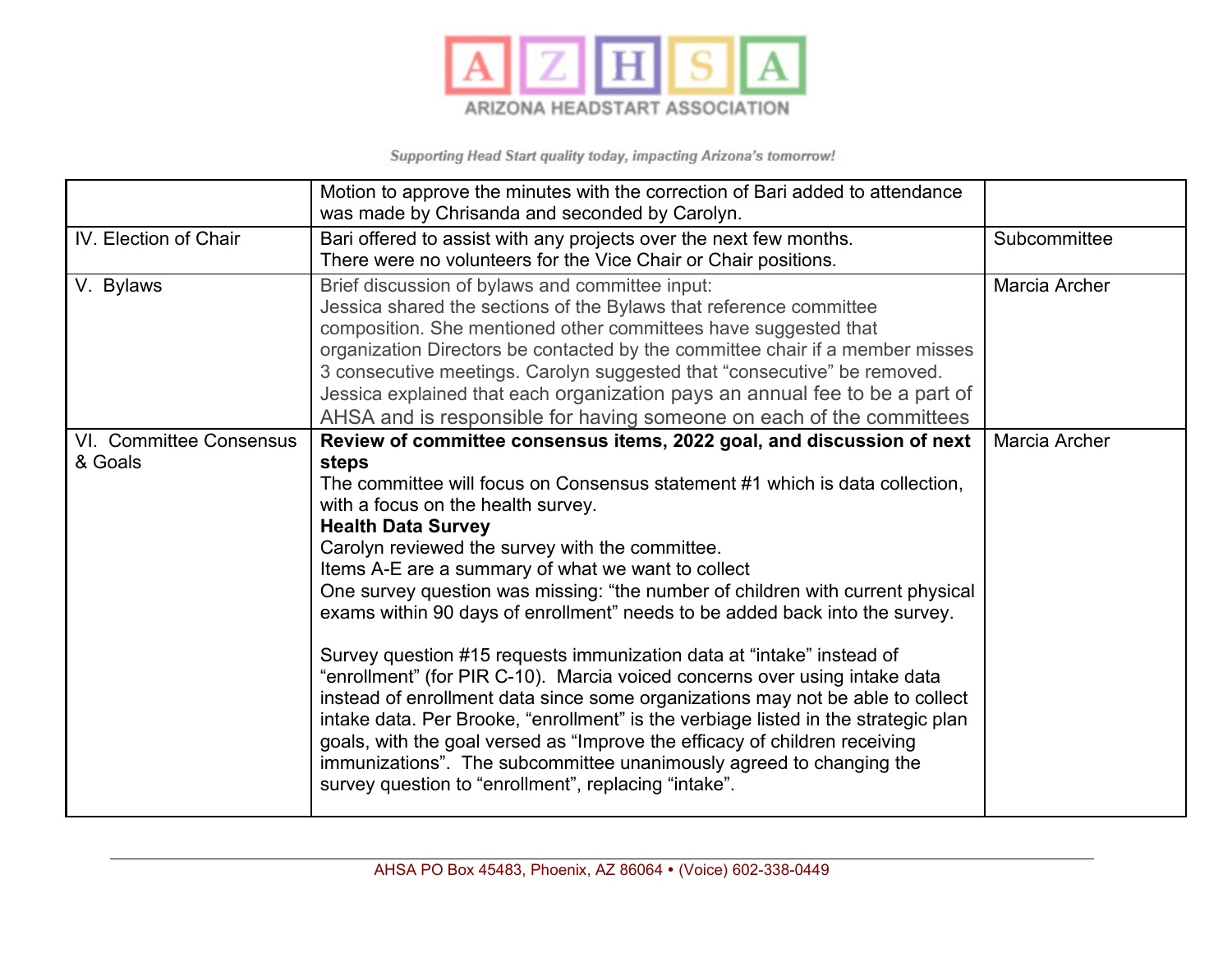

|                                                | Organizations will be responsible for submitting their survey data after PIR with<br>PY21/22 data; starting in September 2022 through January 2023. Beginning in<br>January 2023, the committee with then analyze the data, decide how to<br>present the data statewide and determine next steps.<br>Chrisanda requested the words "hearing specialist" be replaced with<br>"ENT/audiologist" for the questions on hearing screening.<br>Chrisanda made a motion to accept the survey with the changes described<br>above, and Bari seconded the motion. All committee members were in<br>agreement.<br><b>Survey Platform</b><br>Brooke asked what platform will be used to administer the survey. Carolyn<br>suggested Excel. Brooke explained there are a lot of problems with<br>administering a survey using a spreadsheet, and suggested Microsoft Forms<br>which can be easily downloaded into Excel. Formatting the survey in Microsoft<br>Forms could be a group effort at the next meeting. Marcia asked Brooke if she<br>would guide the committee with using Microsoft Forms for formatting the survey<br>at the next meeting and she agreed. Selina McCabe Charley also has<br>experience with Microsoft Forms and offered her assistance. |              |
|------------------------------------------------|---------------------------------------------------------------------------------------------------------------------------------------------------------------------------------------------------------------------------------------------------------------------------------------------------------------------------------------------------------------------------------------------------------------------------------------------------------------------------------------------------------------------------------------------------------------------------------------------------------------------------------------------------------------------------------------------------------------------------------------------------------------------------------------------------------------------------------------------------------------------------------------------------------------------------------------------------------------------------------------------------------------------------------------------------------------------------------------------------------------------------------------------------------------------------------------------------------------------------------------------------------|--------------|
| <b>VII. Announcements</b><br><b>Discussion</b> | Chrisanda reported on Eyes on Learning. The period for public comment of<br>the legislation has been completed. Training for screeners by the state is not<br>currently planned but Arizona Department of Health Services is working on it.<br>An RFP (Request for Proposals) for agencies or individuals to provide vision<br>screening was extended by ADHS to Monday 4/11. Marcia mentioned Sonia<br>Samaniego will be joining us at our May mtg to discuss sensory screening and<br>training issues.                                                                                                                                                                                                                                                                                                                                                                                                                                                                                                                                                                                                                                                                                                                                                | Subcommittee |